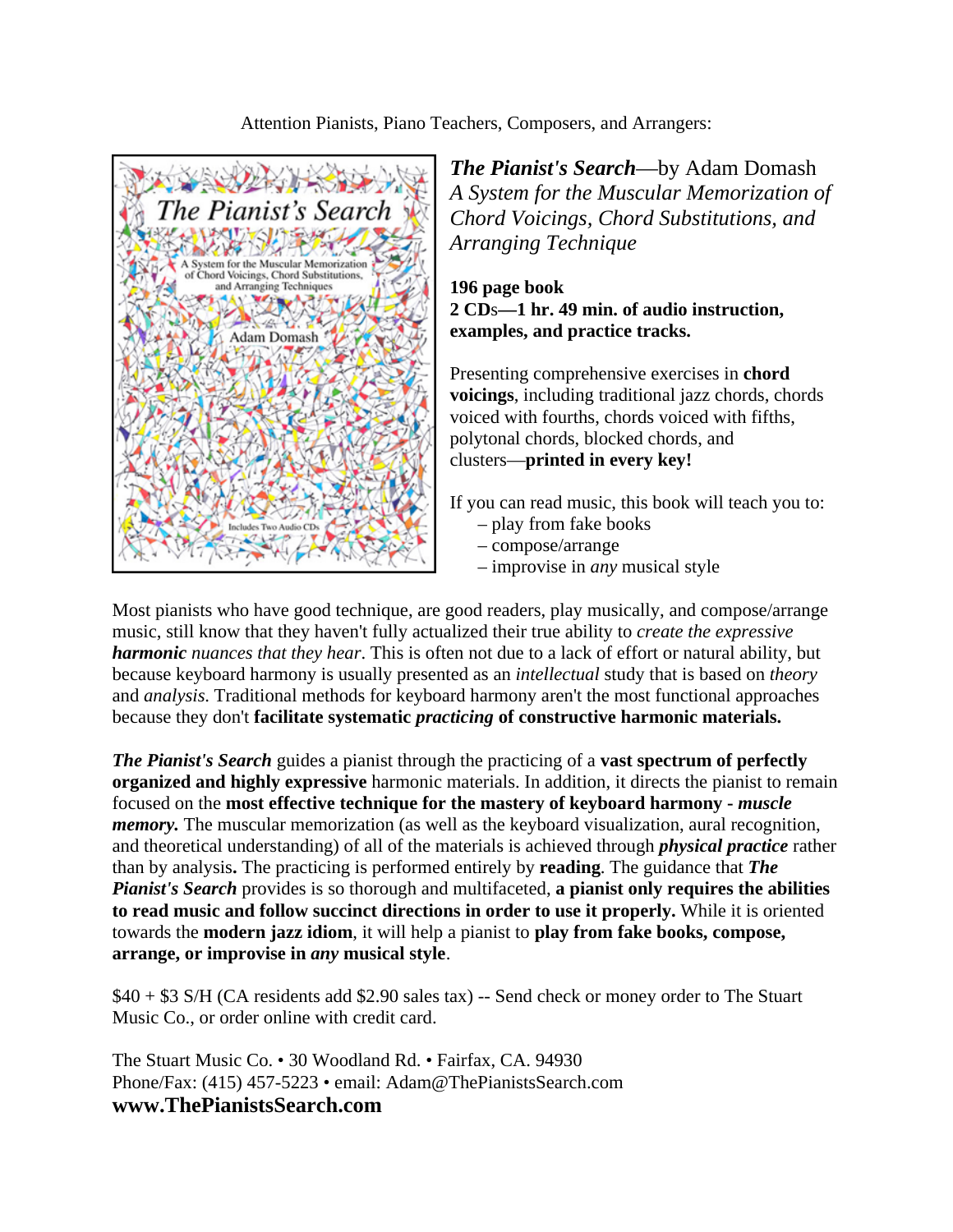# *The Pianist's Search* **provides:**

- 1. An explanation of the relationship between the **harmonic series**, the **circle of fifths**, and the **ii-7 V7 IM7** progression
- 2. Comprehensive exercises in **chord voicings** (including traditional jazz chords, chords voiced with fourths, chords voiced with fifths, polytonal chords, blocked chords, and clusters), **printed in every key**
- 3. Instructions for **labeling chords with accurate chord symbols**
- 4. Techniques for **building chord progressions**
- 5. An exercise that is based on a simple yet most useful procedure for **discovering and choosing chord substitutions, printed in every key**
- 6. **Step by step practice routines** which enable a pianist to **structure their practicing in the most strategic way possible**
- 7. Customized audio CD with **metronome clicktracks** to be used while practicing
- 8. **Practice directives** for the **choreography** and **interpretation** of your practicing
- 9. Numerous **musical examples** that are based on the exercises
- 10. **Fingerings** for *all* exercises and examples
- 11. **Audio CD demonstrations** of *all* exercises and examples
- 12. Techniques for **arranging**
- 13. A **complete arrangement** that serves as a culmination of the preceding materials
- 14. A **harmonic reminder list** to be used when voicing chords, reharmonizing, composing, or arranging
- 15. **Step by step instructions** in how to apply the presented materials to the **playing of fake book tunes**



 $$40 + $3$  S/H (CA residents add \$2.90 sales tax) -- Send check or money order to The Stuart Music Co., or order online with credit card.

The Stuart Music Co. • 30 Woodland Rd. • Fairfax, CA. 94930 Phone/Fax: (415) 457-5223 • email: Adam@ThePianistsSearch.com **www.ThePianistsSearch.com**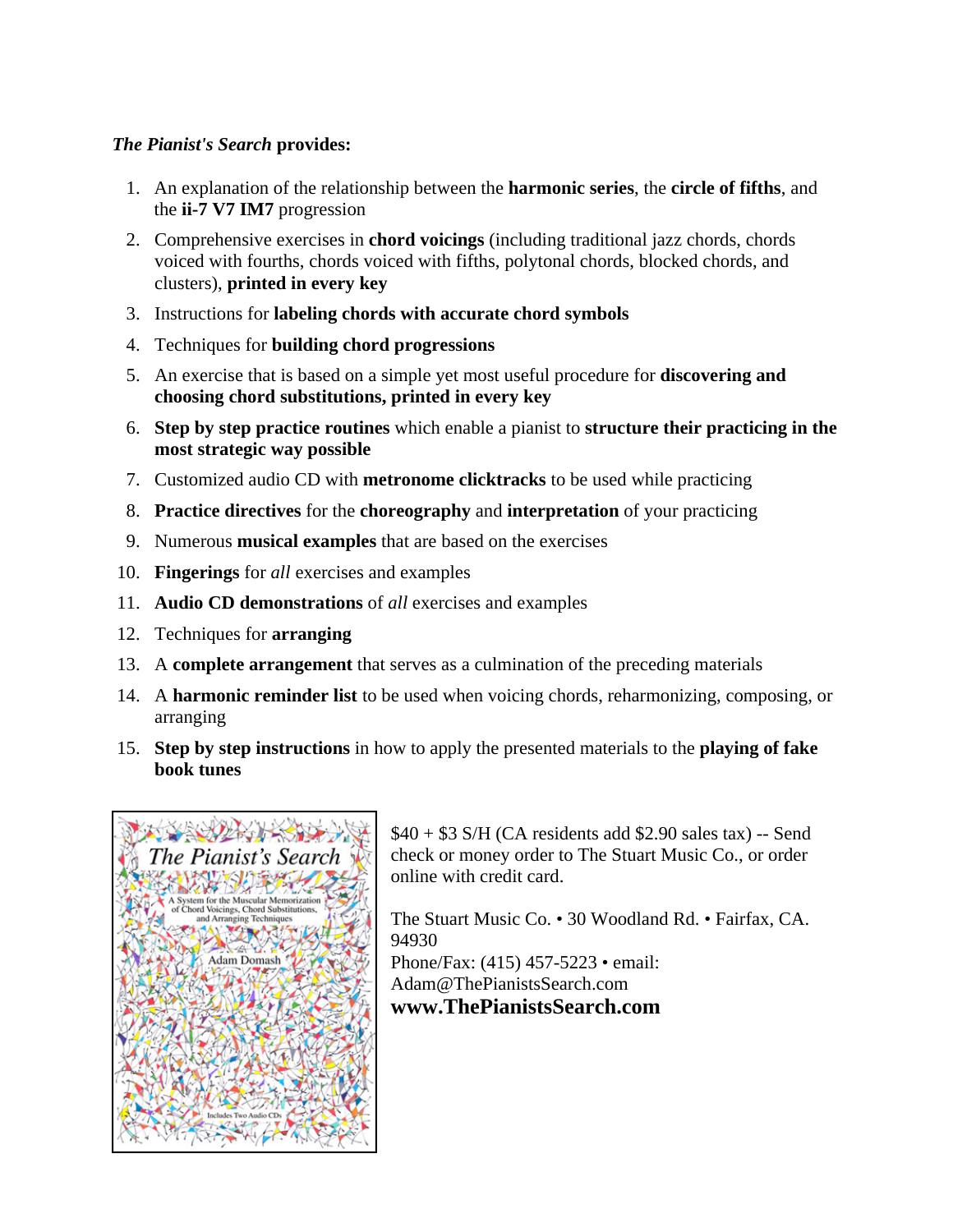#### *Endorsements for The Pianist's Search:*

"I received my book today and after glancing through it and listening to the CDs, I'm thinking my dream has finally come true! The introduction on the first CD is my life story. I've spent thousands of dollars on books trying to unlock the key to playing beautiful jazz renditions of my favorite old standards from fakebooks. I've got the theory down pat. I just haven't been able to find anything that has been very useful at teaching me how to put it all together to make good, professional sounding music. Your system looks like the answer. I'm going to work very hard to make it work for me. Thanks for making it available.

P.S. "Danny Boy" is one of my favorite songs. Your jazzed up rendition is beautiful and exactly the way I would like to play it.

# **Mark Turner (Email from a customer)**

"This is the most comprehensive, thorough, unified and well-written jazz harmony book I have ever seen. It doesn't just offer snapshots of isolated chords, but provides the perfect contexts for their implementation based on the most fundamental voice-leading principals. The practice methods are also indispensable and very easy to employ."

# **Jono Kornfeld M.A. - Award winning Composer/Pianist/Author, Music Theory Faculty - San Francisco State University, San Francisco Community Music Center**

"I was very inspired when I listened to the explanation and the following musical examples on your accompanying CDs. The things you said about the misunderstandings and wrong expectations contrasting learning a jazz song as opposed to a classical piece are absolutely true. The excerpts are beautifully played, and your method of teaching reharmonization is wonderful. I will recommend it highly to students without reservation."

### **Randy Porter - Internationally acclaimed jazz pianist, Winner of the 1999 Jazziz and Newport Jazz Piano Competition**

"The Pianist's Search is an amazing addition to the jazz piano literature. Written by an experienced, professional pianist/composer, this invaluable resource covers topics such as chord voicings, progressions, substitutions, and arranging techniques. The text is filled with practical exercises written in all keys and many exceptional musical examples. The two CDs, with their additional explanations, metronome clicktracks for practicing, and demonstrations will further support anyone interested in acquiring these skills. The Pianist's Search offers a fresh approach and insight into the art of modern jazz piano."

# **Sal Talio - The Piano House/Director - MM, MMed: Manhattan School of Music, Former instructor of composition/theory at The High School for the Performing And Visual Arts in Houston, Texas**

"A completely unique, expansive and comprehensive, logical approach to mastering the subtle art of creative chord substitution. Perhaps the best I've ever seen to date." **Lonnie Leibowitz - Jazz pianist/arranger/teacher, Recording Artist, BMI Composer**

**www.ThePianistsSearch.com**